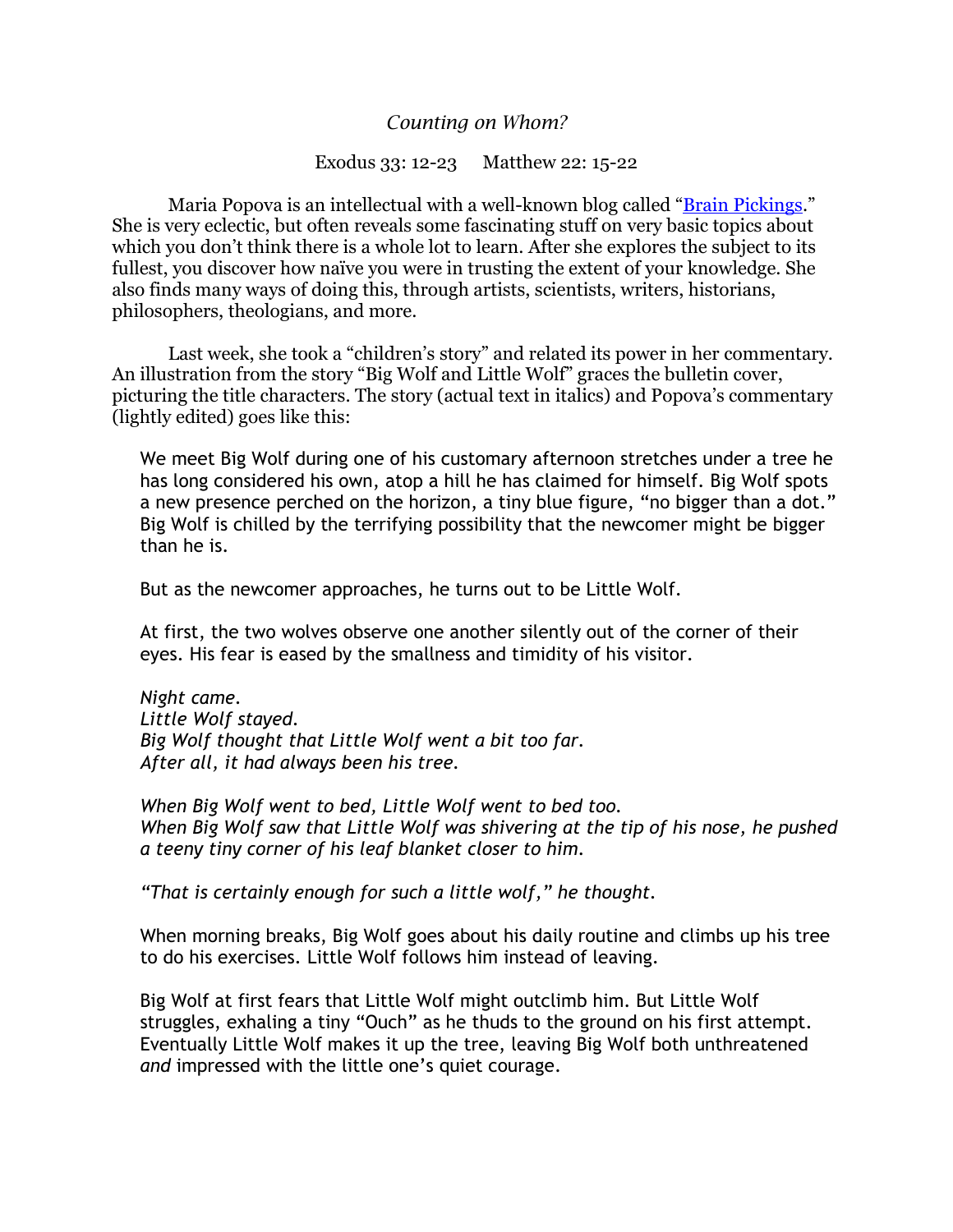Silently, Little Wolf mirrors Big Wolf's exercises. Silently, he follows him back down. On the descent, Big Wolf picks his usual fruit for breakfast, but, seeing as Little Wolf isn't picking any, grabs a few more than usual. Silently, he pushes a modest plate to Little Wolf who eats it just as silently.

When Big Wolf goes for his daily walk, he peers at his tree from the bottom of the hill and sees Little Wolf still stationed there, sitting quietly.

*Big Wolf smiled. Little Wolf was small.*

*Big Wolf crossed the big field of wheat at the bottom of the hill. Then he turned around again. Little Wolf was still there under the tree. Big Wolf smiled. Little Wolf looked even smaller.*

*He reached the edge of the forest and turned around one last time. Little Wolf was still there under the tree, but he was now so small that only a wolf as big as Big Wolf could possibly see that such a little wolf was there. Big Wolf smiled one last time and entered the forest to continue his walk.*

But when he reemerges from the forest by evening, the tiny blue dot is gone from under the tree.

At first, Big Wolf assures himself that he must be too far away to see Little Wolf. But as he crosses the wheat field, he still sees nothing.

*Big Wolf felt uneasy for the first time in his life. He climbed back up the hill much more quickly than on all other evenings.*

*There was no one under his tree. No one big, no one little. It was like before. Except that now Big Wolf was sad.*

*That evening for the first time Big Wolf didn't eat. That night for the first time Big Wolf didn't sleep. He waited.*

*For the first time he said to himself that a little one, indeed a very little one, had taken up space in his heart.*

*A lot of space.*

By morning, Big Wolf climbs his tree but can't bring himself to exercise — instead, he peers into the distance, his forlorn eyes wide with sorrow and longing.

Big Wolf waits and waits and waits, beyond reason, beyond season.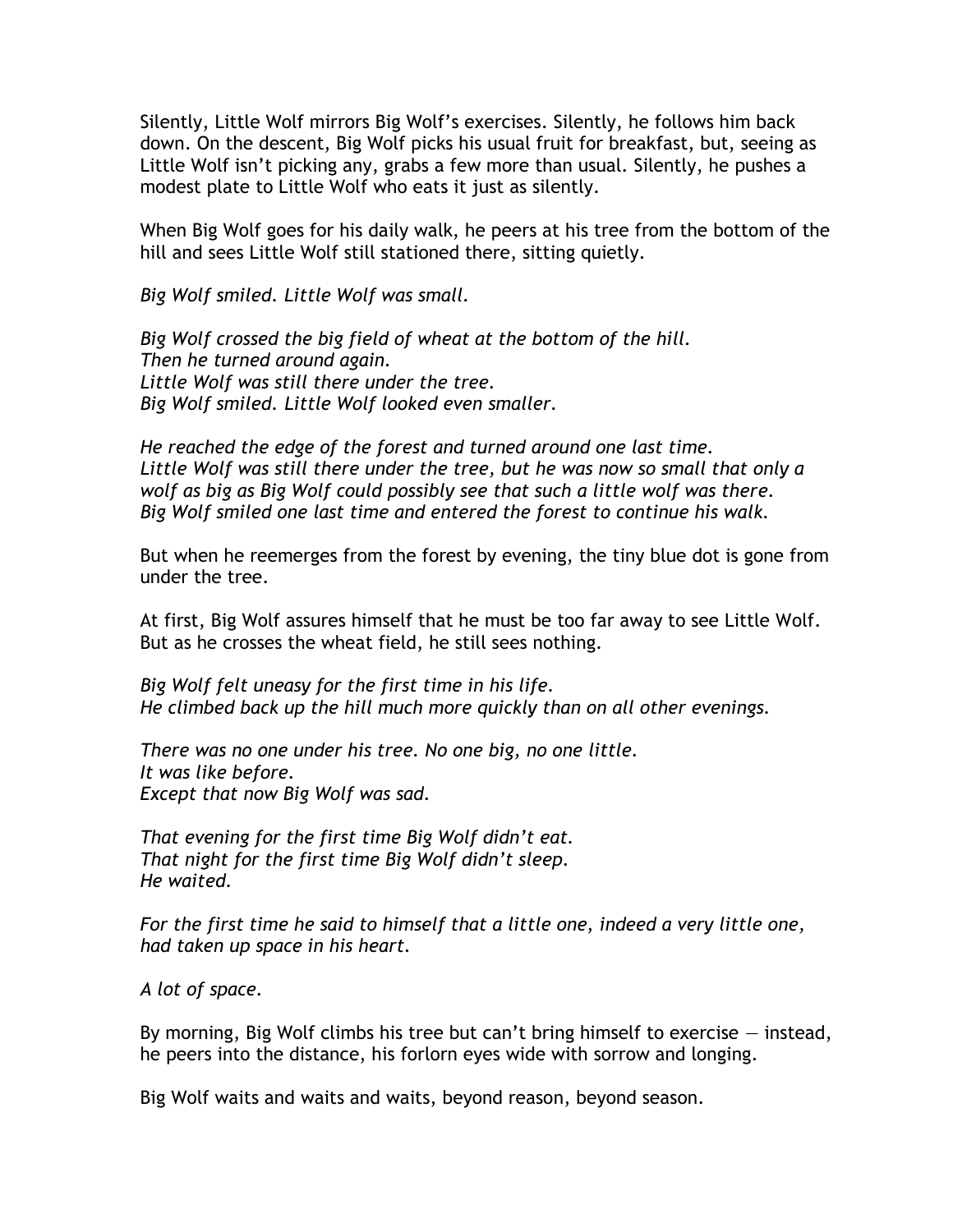And then, one day, a tiny blue dot appears on the horizon.

*For the first time in his life Big Wolf's heart beat with joy.*

Silently, Little Wolf climbs up the hill toward the tree.

*"Where were you?" asked Big Wolf. "Down here," said Little Wolf without pointing. "Without you," said Big Wolf in a very small voice, "I was lonely."*

*Little Wolf took a step closer to Big Wolf. "Me too," he said. "I was lonely too." He rested his head gently on Big Wolf's shoulder. Big Wolf felt good.*

*And so it was decided that from then on Little Wolf would stay.*

In the passage from Exodus, Moses realizes that God is sending him and God's people off into the wilderness in the quest for the Promised Land. Moses seems to have an early onset of separation anxiety. God has led them out of Egypt and throughout their wanderings in the wilderness. Moses wants to know who exactly is going to be with God's people, who is being sent along with Moses.

Moses is quite insistent throughout the passage about God, God's presence, and God's identification for all to see. God's people without their God would be nothing at all, not unlike all the rest of the creatures on the face of the earth. For one thing, this people would be swallowed up by the next large worldly power that they encounter. Regardless, they would become as nothing if they were separated, God from God's people.

That's why the story of Big Wolf and Little Wolf where each had at some point decided that they would be better off on their own, separated, going their own way, being independent and unconstrained. But as it turns out, both in the story of the two wolves and in the story from Exodus, a sense has arisen that each one is made greater by the other. A bond has developed that perhaps neither has expected. It wasn't supposed to be like that. It was supposed to be no big deal, yet it became vital for both.

For Moses, he cannot imagine carrying on without God, and from what we can tell in the text from God's comments, the feeling of shared journey is reciprocated by God who doesn't want to leave them. God says in our passage: *I know you by name and have found favor with you.* And again: *I will do the very thing you've asked, because I am pleased with you and I know you by name.* For all of their corrupt sinfulness, their whining and complaining, their being a royal pain in the sacred hindquarters, God can still say to Moses, 'You're okay, Moses, I like you … a lot actually, and therefore I'll do what you ask; I will go with you and with this people.'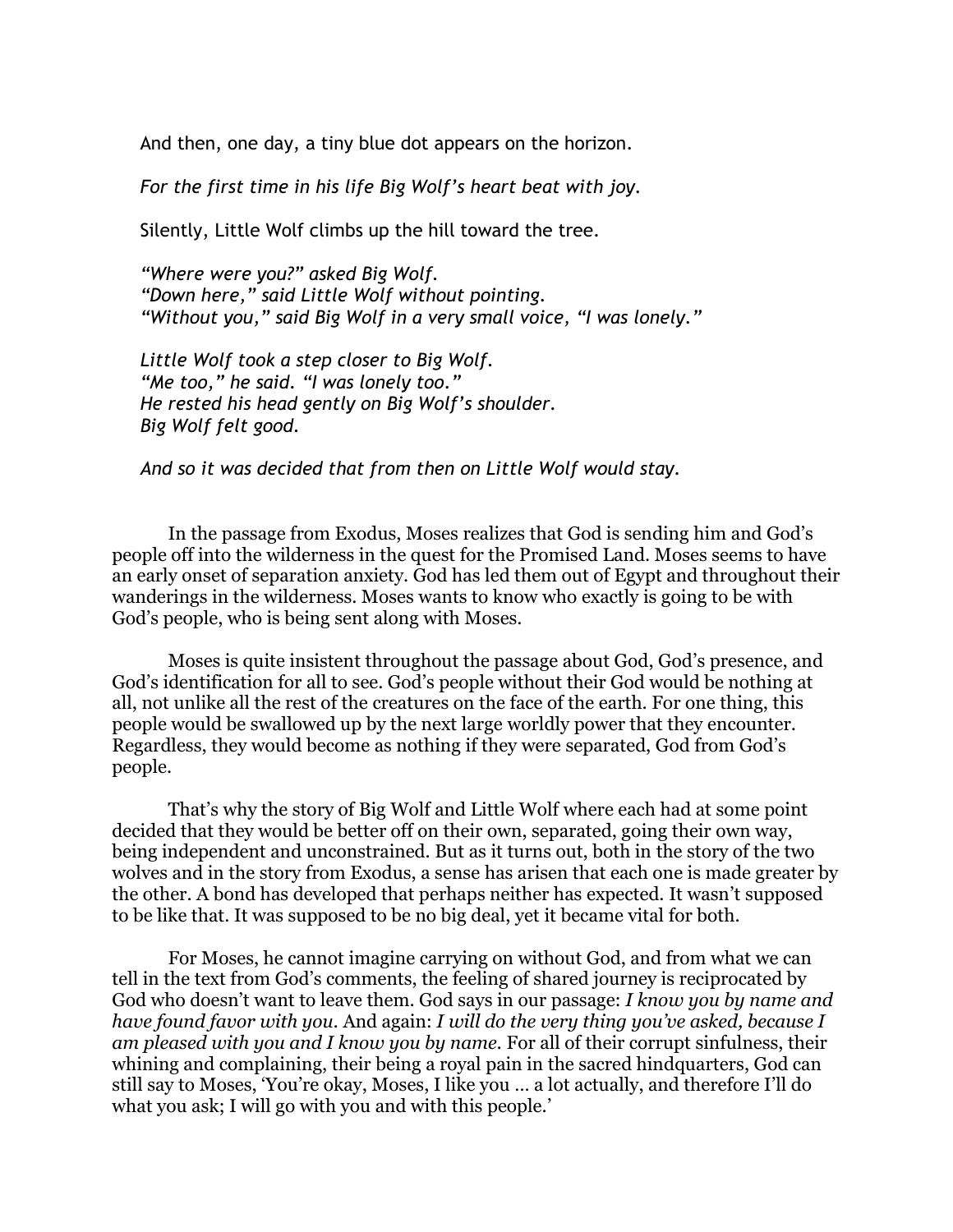As Moses is counting on God, it seems that God is also counting on Moses. They're in this together, counting on each other. Moses is tough to satisfy, wanting nearly full disclosure from God – *Show me your glory [then]!* God does God's best to accommodate, but the best that Moses is going to get is the departing view of the Most High. No scholar really seems to understand what's going on in this section, but it's clear that God is doing God's best to grant Moses' persistent request, and give him a privilege that's been given to no one else. It's a sign of God's favor and blessing, even from the posterior perspective.

Like in the story of Big Wolf and Little Wolf, from the bond that is built in interaction, there is a desire to take care of each other. We do things for those whom we care about that we wouldn't do for others. We break across the usual boundaries that keep us at a distance from one another when that mutuality develops.

Such bonding with the needs of others does make us susceptible for manipulation. The unscrupulous will try to build a bond with us in order to manipulate us. Once we've been exploited like that, we can become even more guarded and suspicious in our interactions with others.

We can become a bit more isolated, like Big Wolf, all alone on *his* hill by *his* tree with *his* routine of life. The introduction of another in one's perceived space can initially be seen as a threat. By cautiously yielding to the other, a door opens to begin something new for both parties.

For God and Moses, it meant that the bonds they had forged could not easily be broken. God meant something important to Moses, and Moses meant something important to God. They needed each other, even though we may not think in terms of God needing anything. Like in Big Wolf, there is a space created for the other that begs to be filled.

When we return to Jesus in Jerusalem, we find him being challenged now by the Pharisees along with a party of Herodians, inner palace types from King Herod's court. They'd like to get Jesus out of the way and want to see if they can get him to say something that will either invite his arrest for sedition, or that will make him anathema to the people, Either way, they get Jesus sidelined out of the picture.

They start by sucking up to Jesus: *Teacher, we know that you are a man of integrity, and teach the way of God in accordance with truth. You aren't swayed by men because you pay no attention to who they are*. This isn't a new tactic for Jesus; he can hear them slurping on their words.

Then they drop their question: *Tell us, then, what is your opinion. Is it lawful to pay taxes to Caesar, or not?* Very clever. By "lawful," they don't mean legal in a secular judicial sense. They're referring to the demands of the Torah-Law. Since Jesus has taken the role of teacher, they want to hear Jesus' interpretation of the demands of the Torah-Law. If Jesus says that paying taxes to Caesar is in accord with the Torah-Law, then the